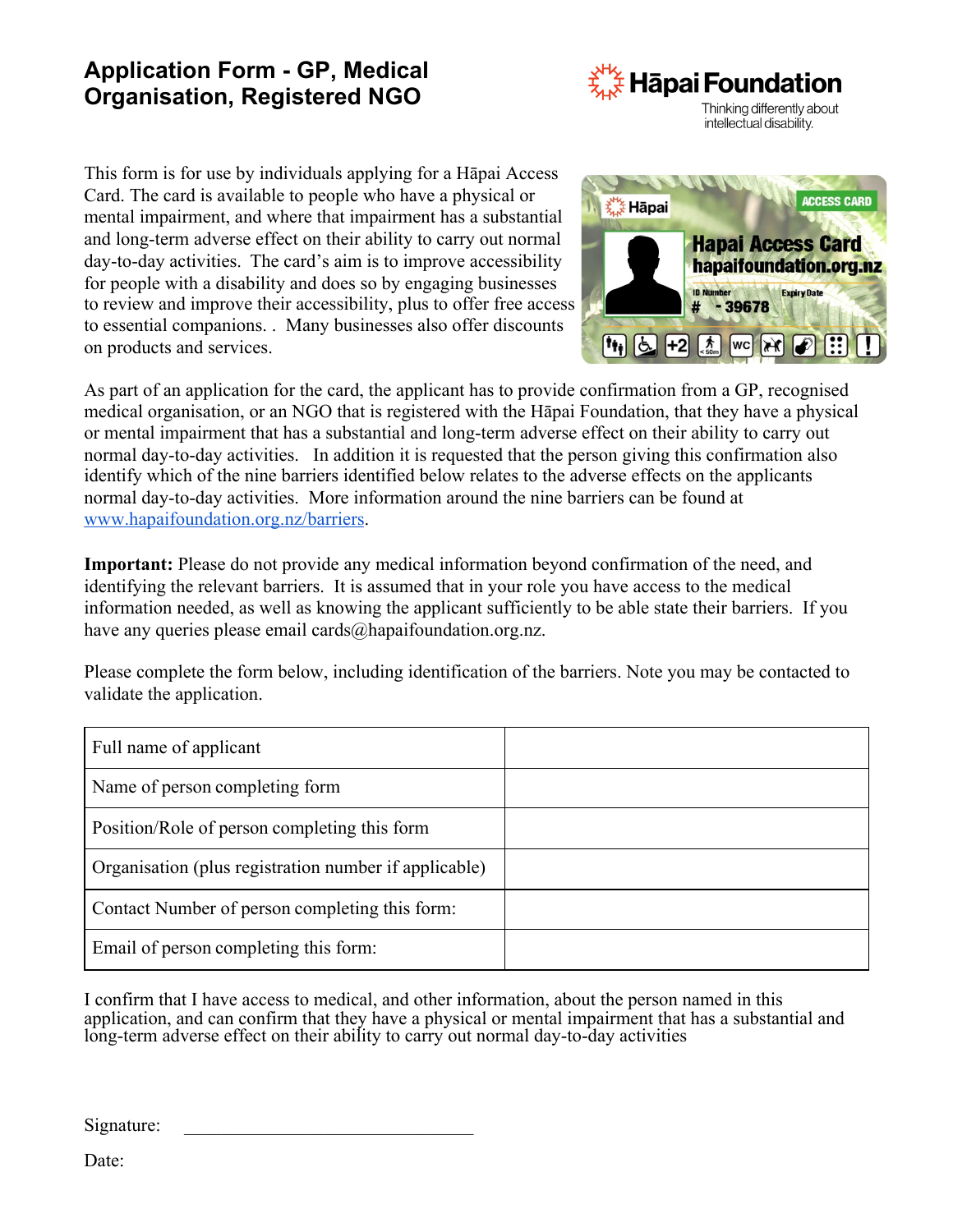## **Application Form - GP, Medical Organisation, Registered NGO**



To avoid missing a barrier, please place a **tick** against those barriers that apply to this applicant, and a **circle** against those that don't.



Applicant has difficulty with queuing or standing.

 $\parallel$ 

 $\parallel$ 

 $\parallel$ 

 $\parallel$ 

 $\parallel$ 

 $\parallel$ 

|<br>|<br>|



Applicant is in need of wheelchair access, special viewing areas.



Applicant has difficulty with distances. (Note: the applicant may have limited mobility, or be a self-propelled wheelchair user with limited capacity for distance).



Applicant may need urgent access to a toilet.



Applicant needs an assistance dog.





Applicant needs assistance  $\parallel$ 



Applicant has difficulty with accessing and/or understanding visual information.



Applicant has difficulty with accessing, and/or understanding audible information.



Applicant may have other relevant needs